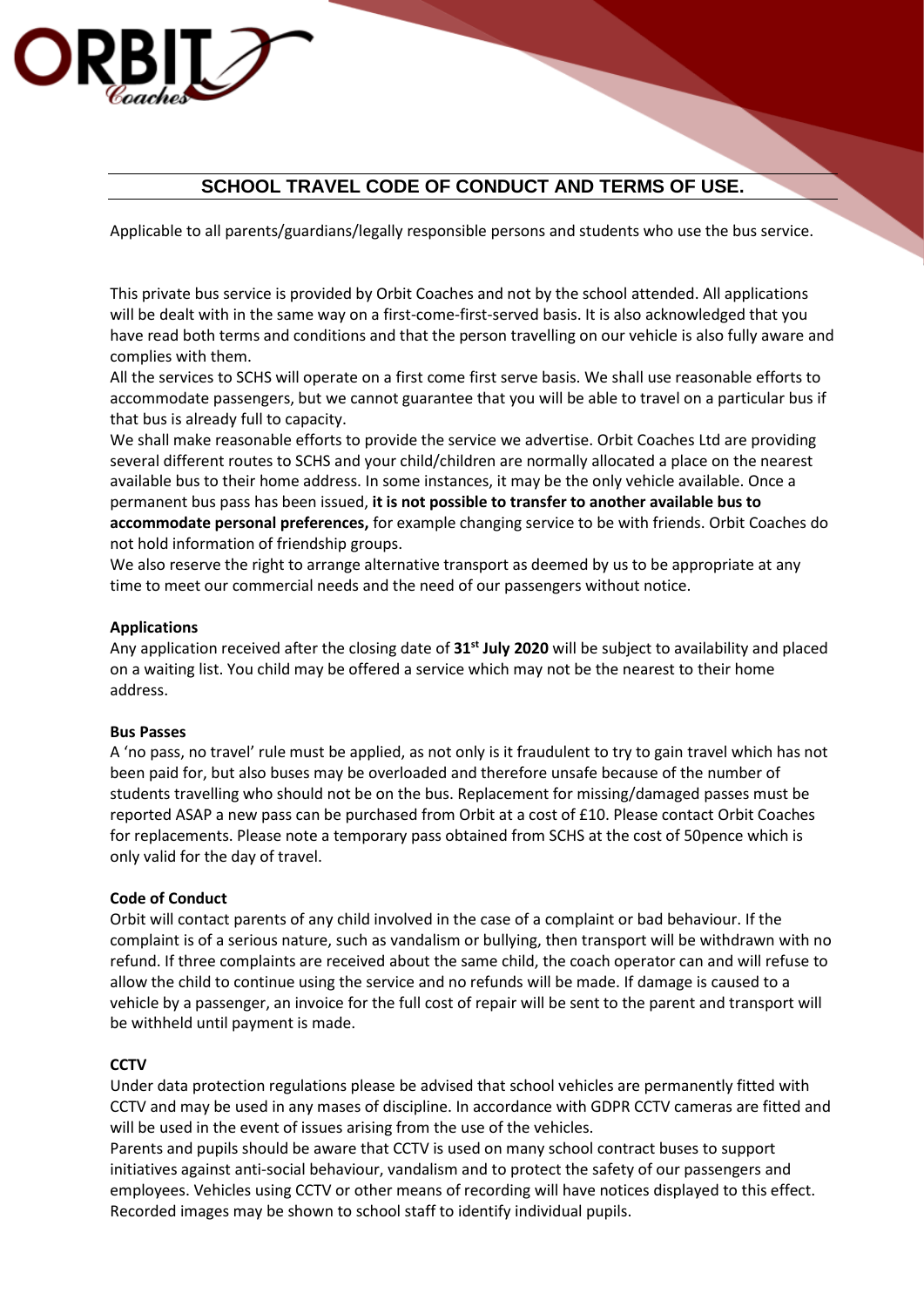

Please keep Orbit Coaches ltd up to date with any changes to your name, address, telephone number and e-mail address. In providing your personal data to us, you give your consent for us to record and retain it, to use it in all subsequent correspondence between us and you and for us to disclose it to your school, the police and to other parties as we deem appropriate.

# **Personal property**

Orbit accept no responsibility for lost property or articles left on the vehicles as they are done so at the owner's risk, any items unclaimed will be disposed of after four weeks.

Strictly no food or drinks to be consumed on the bus during travel, this is except for water. Please note that we may have children who travel who have severe nut allergy and are at risk.

#### **Damage to vehicles**

Where a vehicle is damaged because of vandalism, we will seek to recover the full cost of repairs from the parents/guardians of the student/s responsible. If the amount is not paid, the travel pass will be withdrawn until the amount is settled. Children must not interfere with emergency exits or equipment such as glass hammers unless instructed to do so by the driver.

## **Our Service**

It is important that your child/children only travel on the bus they have been allocated, attempting to travel on another service may result in them being excluded from travelling with Orbit Coaches. It is a requirement for all pupils to wear a seat belt if they are fitted to the bus. lt is not the bus driver's responsibility to ensure that pupils wear a seat belt.

There is no seating plan and students are free to sit wherever there is space on the vehicle, however your child will not be able to change from their allocated service. Very occasionally the service may run late due to unforeseen circumstances, such as break down, traffic or roadworks, you should wait for 20 minutes after the bus was due to arrive at the pick-up point. Orbit will do it's upmost to provide alternative arrangements. In certain circumstances, for example where We encounter a technical problem, we may need to suspend the Services in order to resolve the issue. Unless the issue is an emergency and requires immediate attention, we will inform you in advance in writing before suspending the Services.

All vehicles are non-smoking**,** including e-cigarettes.

# **Breakdown advice for pupils and parents:**

In the event of a breakdown or accident:

- Follow the advice of the driver. They will contact the office to arrange alternative transport if necessary
- All students must remain seating only if safe to do so until directed otherwise by the driver or a member of the emergency services.
- Please do not make your own arrangements to get to school or home as this may lead to further problems and confusion and cause further danger if on the side of a busy road.

#### **Access**

We are committed to trying to accommodate our disabled passengers. Not all of our buses are fully accessible at present, but we shall try our best to meet your needs where we can.

# **Early Operation due to Poor Weather.**

If schools decide not to open due to adverse weather, they will advise us directly.

Orbit Coaches will try to ensure that home to school transport is operated during severe weather but only when safe do to so. Our routes to SCHS are on country roads which may be difficult and unsafe for our vehicles to travel and due the location of the school the service may have to be terminated part way through the service.